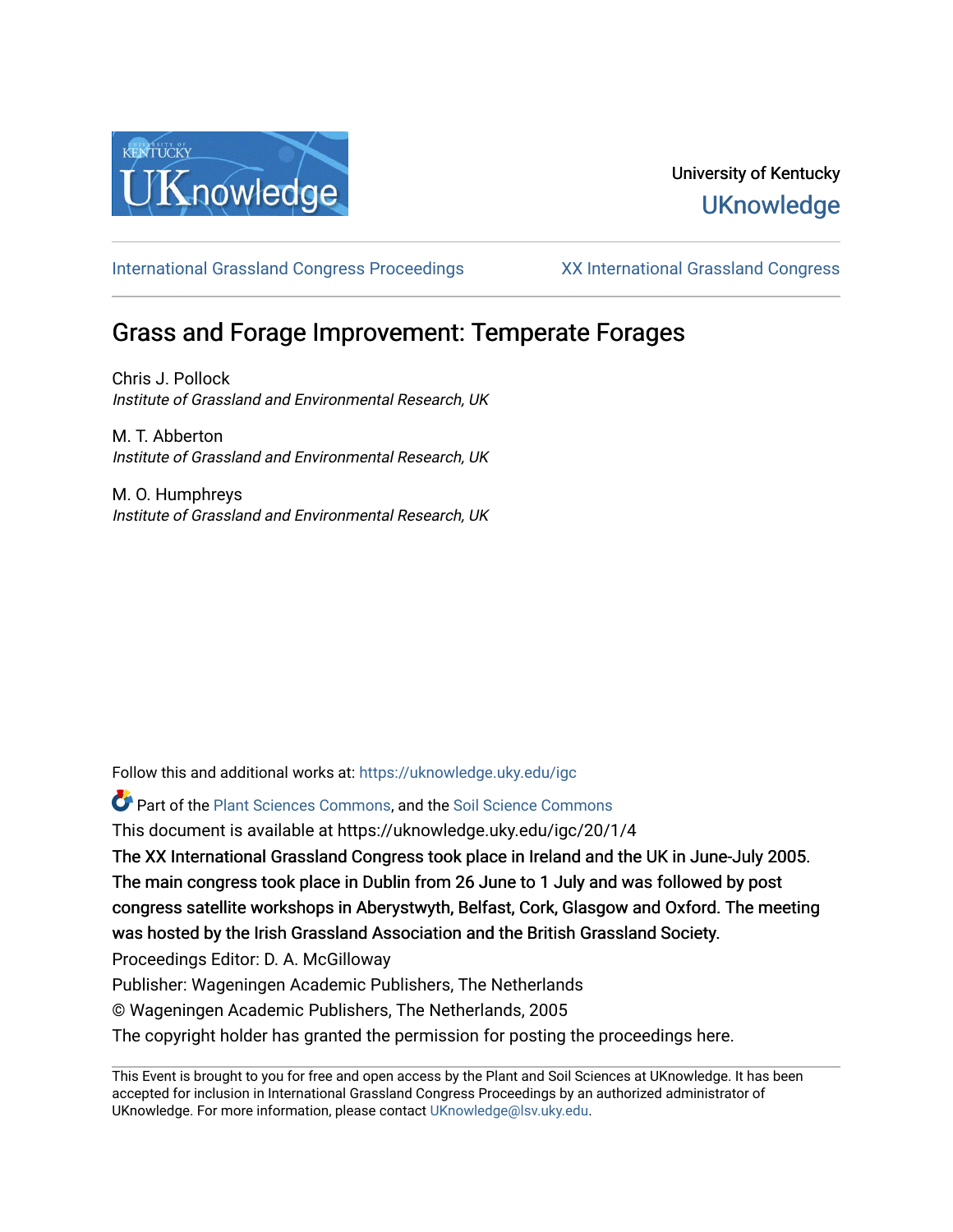## **Grass and forage improvement: temperate forages**

C.J. Pollock, M.T. Abberton and M.O. Humphreys

*Institute of Grassland and Environmental Research, Plas Gogerddan, Aberystwyth SY23 3EB, Wales, UK* 

*Email: chris.pollock@bbsrc.ac.uk* 

## **Key points**

- 1. Plant breeding has contributed significantly to the development of effective grassland production systems.
- 2. New technologies offer enhanced precision in breeding and access to wider genetic variation.
- 3. The requirement for more sustainable production systems will require genetic improvements in complex traits where the use of new technology will be vital.

**Keywords:** selection, genetic mapping, molecular markers, grass breeding, clover

#### **Introduction**

The grazing ruminant animal has been a key element of temperate agriculture since the domestication of sheep and oxen in around 5000 BC (Humphreys, 2003). Ruminant animals provided meat, milk and motive power, and were able to live on plants that humans could not use directly. As agricultural systems developed, their role in recycling nutrients was also recognised, animal production forming a key element in rotational agriculture in the middle ages. Less attention was paid to the forages that ruminants ate, although the value of grasses and clovers in short-term leys was established by the 12th century, and it was well recognised that some permanent pastures were, by nature, more productive than others.

Following the development of practical genetics-based plant breeding in the early 20th century, forage improvement became more formalised. However, the complexities of working with perennial outbreeders in mixed systems that were very sensitive to management meant that the history of true genetic-based breeding of temperate forages is relatively short. The perennial ryegrass variety S 24 for example, was produced in the 1930s based on collected ecotypes from UK pastures and unrestricted crossing between selected plants. This generated a variety that was resilient, persistent and productive (in terms of the norm for UK pastures at the time), but one that was very heterogeneous and where the potential for genuine breeding advances was not fully realised. Since then, for both grasses and legumes, much more attention has been paid to precision crossing and to the incorporation of specific traits from individual genotypes, often collected outside the UK. The results of this process have been a continued improvement in yield and quality with some gains in disease resistance and grass-clover compatibility.

Improved pasture supports the bulk of livestock production in the UK, with grazed forages providing the cheapest feed for ruminant animals, as well as bringing environmental benefits. As we enter the 21st century, both the technology and the targets for temperate forage breeding are changing rapidly. There is increased pressure in many developed countries for sustainable farming systems that yield both a viable economic return and a range of environmental and social goods. This is changing the nature of plant breeding. It is our view that success in breeding for targets such as nutrient use efficiency, palatability and improvements in livestock product quality cannot be done by traditional selection methods,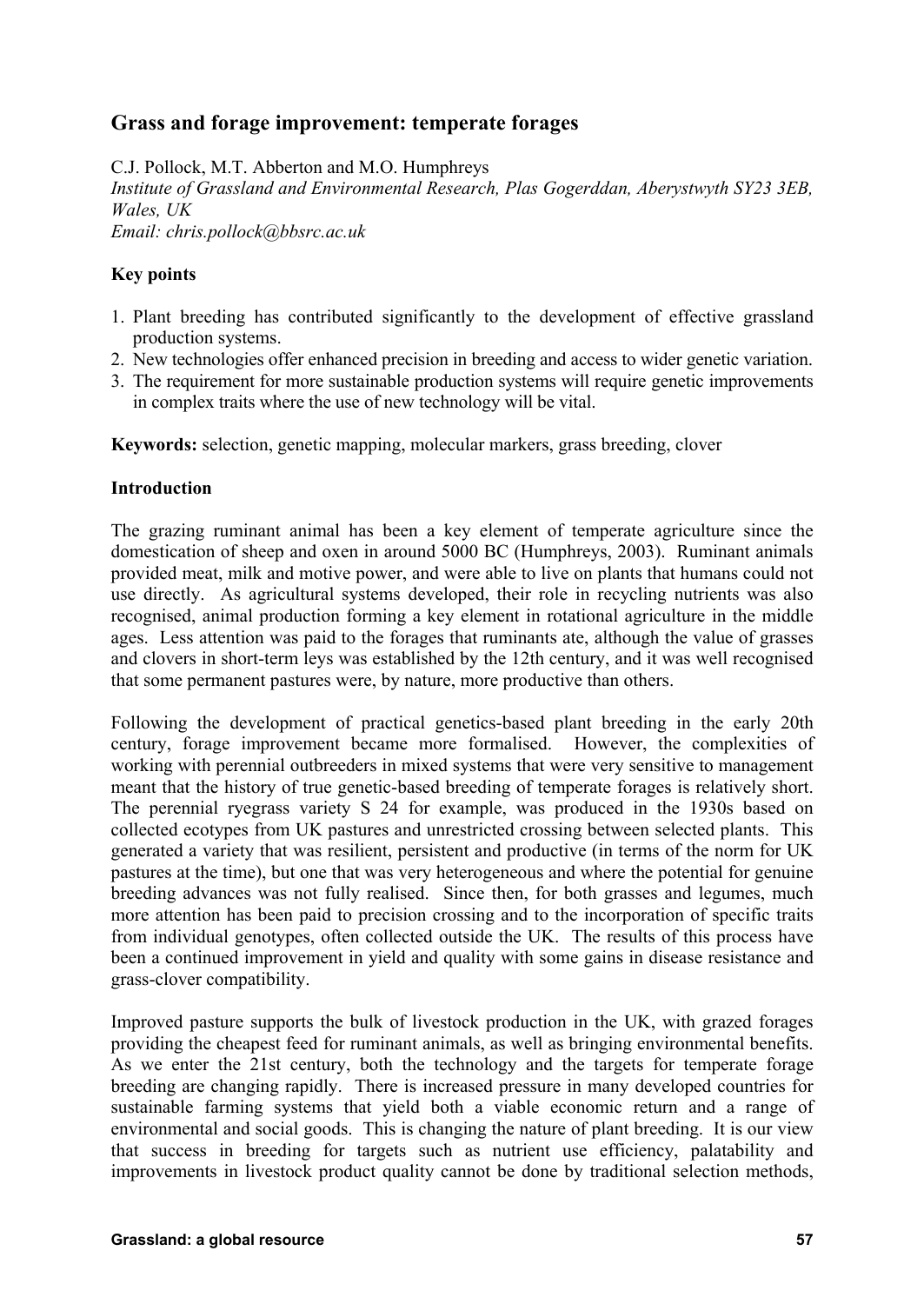since the traits are complex, expensive to measure and subject to considerable genotype x environment (GxE) interactions. For this reason we first consider what forage breeders can achieve with the application of such new technology, and then discuss what targets are likely to be important and how the outputs of such programmes will be used.

| Species             | Average genetic gain $(\% )$     |                            |                     |                          |  |  |
|---------------------|----------------------------------|----------------------------|---------------------|--------------------------|--|--|
|                     | Annual yield<br>$(dry matter)^1$ | Digestibility <sup>2</sup> | Intake <sup>2</sup> | Crude protein $\sqrt{2}$ |  |  |
| Lolium perenne      | 3.8                              | 1.0                        | 14.7                | 6.5                      |  |  |
| Dactylis golomerata | 3.3                              | 2.4                        |                     |                          |  |  |
| Trifolium repens    | 4.9                              |                            |                     |                          |  |  |
| Medicago sativa     | 4.1                              | 3.3                        |                     | 2.7                      |  |  |

#### **Table 1** Breeding advances in forage crops

<sup>1</sup> per decade<sup>-1</sup> (after Humphreys, 1999); <sup>2</sup> per generation cycle<sup>-1</sup> (after Casler, 2001).

#### **The impact of modern breeding technologies**

Over the last twenty-five years, genetic knowledge has expanded extremely rapidly, driven by advances in molecular biology. The sequencing of entire higher plant genomes has generated a huge reference resource, which has proved particularly valuable where close synteny exists between sequenced organisms and those used in agriculture. Among crop plants, *Oryza sativa* (rice) has been sequenced and the degree of alignment between the rice genome and other gramineae is very high. This allows traits to be characterised in non-sequenced organisms and equivalent areas of the sequenced genome in rice to be identified, helping to identify at the sequence level the basis of useable variation for breeding programmes (Armstead *et al.,* 2004). Sequencing work is also under way for the model legumes *Medicago truncatula* and *Lotus japonicus* (Young *et al.,* 2003). This body of information will increasingly influence the way in which other forage legumes will be bred in the future.

## *Marker assisted selection*

Of the emerging genetic technologies, marker assisted selection (MAS) is the most likely to have an immediate impact on plant breeding. It depends on the detection of DNA variation among individuals using a variety of techniques (Henry, 2001; Forster *et al.,* 2004). Successful breeding using MAS depends on understanding the genetic architecture of relevant traits. Traditionally, major gene and polygenic variation has been analysed in different ways, but the techniques of Quantitative Trait Locus (QTL) analysis now allow a more integrated approach in dissecting complex traits and assessing gene effects. Quantitative Trait Locus analysis can be used to determine the location or locations of variation for a complex trait directly onto the genetic map of a particular species. At the same time, the density of markers on these maps has increased dramatically associated with the use of the DNA markers. Heterozygous molecular markers that are tightly linked to traits of interest can be used to speed up selection in breeding programmes. As a result of the International *Lolium* Genome Initiative (ILGI; Jones *et al.,* 2002) involving IGER and groups in Australia, Japan and France, a reference linkage map of *L. perenne* has been produced. It comprises 240 loci covering 811cM on seven linkage groups. The map contains 124 co-dominant markers, of which 109 are heterologous anchor restriction fragment length polymorphisms (RFLP) probes from from *Triticum* spp. (wheat), *Hordeum* spp.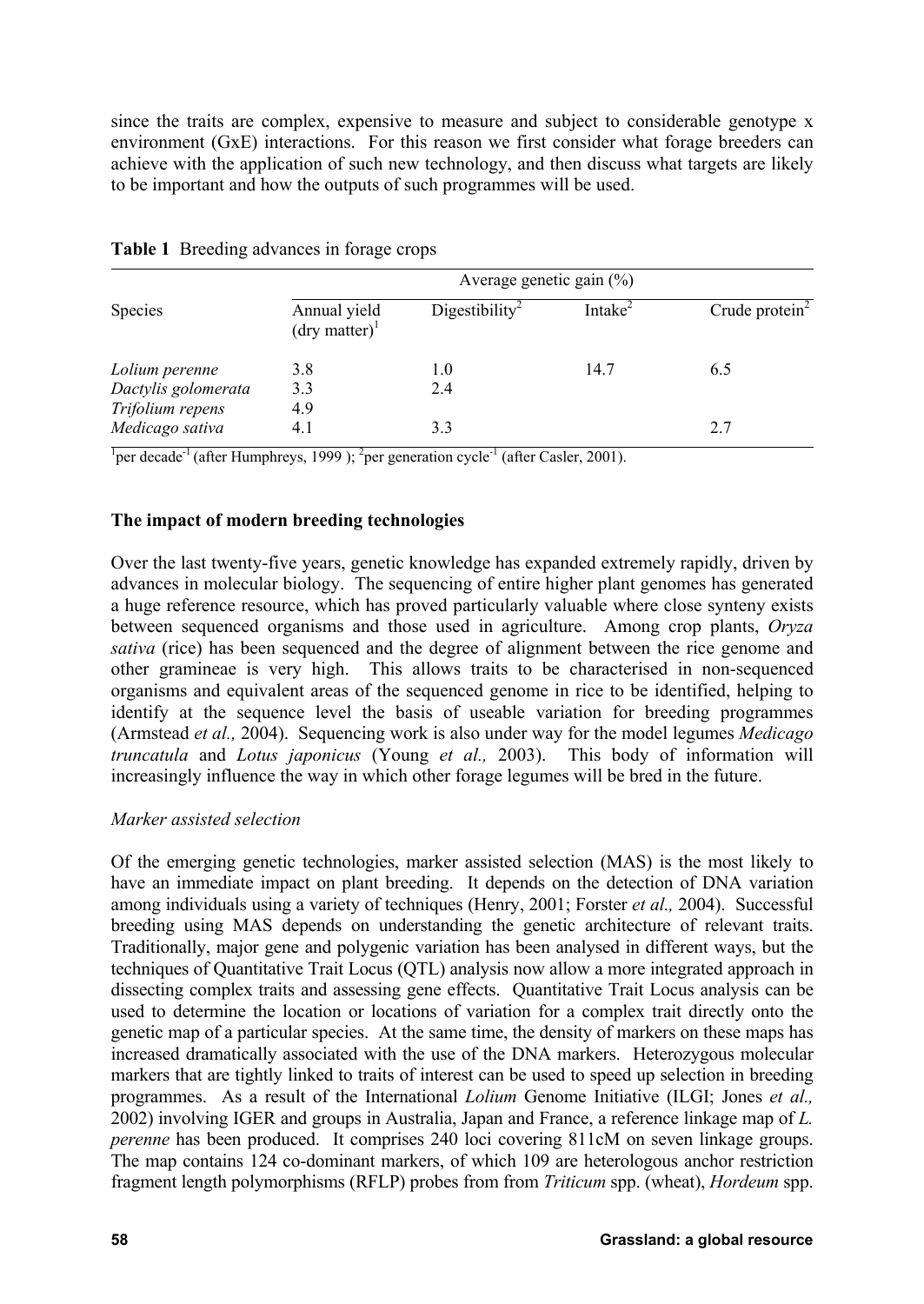(barley), *Avena* spp. (oats) and *O. sativa*, allowing comparative relationships to be investigated between *L. perenne* and other *Poaceae*. The linkage groups of *L. perenne* are numbered to correspond to the homoeologous groups of the *Triticeae* cereals. The genetic maps of *L. perenne* and the *Triticeae* cereals are highly conserved in terms of synteny and colinearity (Jones *et al.,* 2002). There is also general agreement over the syntenic relationships between *L. perenne*, *Festuca pratensis* (meadow fescue), oat and rice, and those between the *Triticeae* and these species.

An 'IGER' linkage map of *L. perenne* based on an F2 mapping population was produced initially for the genetic analysis of water-soluble carbohydrate (WSC) accumulation. This map identified 7 linkage groups covering a total of 515cM and was compared with the ILGI map produced from a BC1-type population (Armstead *et al.,* 2002). The maps could be aligned using 38 common loci, and a marker order for all mapped loci in either population was identified in an integrated map. Using this map, QTL associated with WSC accumulation in the leaves and leaf sheaths of ryegrass have been identified (Humphreys  $\&$  Turner, 2001; Turner *et al.,* 2001). Interestingly, some QTL overlie or fall close to the location of genes with known function. The genomic region associated with a major flowering time QTL in ryegrass shows a high degree of synteny with the location of genes in rice, having homology with the *Arabidopsis* flowering time gene *CONSTANS* (*CO*) (Donnison *et al.,* 2002; Armstead *et al.,* 2004). Allelic variation in the *CO*-like genes correlate with differences in heading date and may account for up to 70% of the total variation.

In forage legumes, the majority of work has been carried out in *Medicago sativa* (lucerne), primarily in the USA, but with some effort in Europe. In both *M. sativa* and other forage legumes, current effort is directed mainly towards mapping, with little directed MAS except under experimental conditions. The first *Trifolium repens* map has been developed using selfcompatible inbred lines in a collaboration between IGER and The Plant Biotechnology Centre, Victoria (Abberton *et al.,* 2000b). This utilises amplified fragment length polymorphisms (AFLPs) and microsatellites. Previous work had used random ampligfication of polymorphic DNA (RAPDs) to assess the extent of genetic diversity between inbred lines and compare this with the degree of heterosis in crosses between them (Joyce *et al.,* 1999). Quantitative Trait Locus for agronomically important characters in single plants (including seed yield), have been located in a meta-analysis across sites and years. This work is now being extended to studies of plot performance. New mapping families are being used to investigate the genetic basis of stolon morphology and, in collaboration between IGER and Teagasc, Ireland, to locate and clone genes involved in resistance to stem nematode. In parallel with the mapping studies, development of EST collections is being undertaken in a joint programme between PBC and AgResearch, New Zealand (Forster *et al.,* 2001). A *Trifolium pratense* L. (red clover) linkage map has also been published (Isobe *et al.,* 2003).

The use of mapping populations to generate the resources to facilitate MAS poses challenges. There is a need for accurate, rapid and ideally non-invasive phenotyping so that the trait variation can be characterised as well as the marker profiles. High throughput chemometry is being developed for metabolomic studies, and there are real opportunities to use these advances in phenotyping. Near infra-red reflectance spectrometry (NIRS) is an example of one of these unbiased high throughput systems that is already in use as a routine analytical tool (Wilman *et al.,* 2000), and mass spectrometry-based approaches are also in increasing use. For developmental traits, imaging methodologies are being developed, although the challenges are greater. Hand in hand with this type of phenotyping goes the need for good informatics and statistical approaches to ensure that reliable information is derived, analysed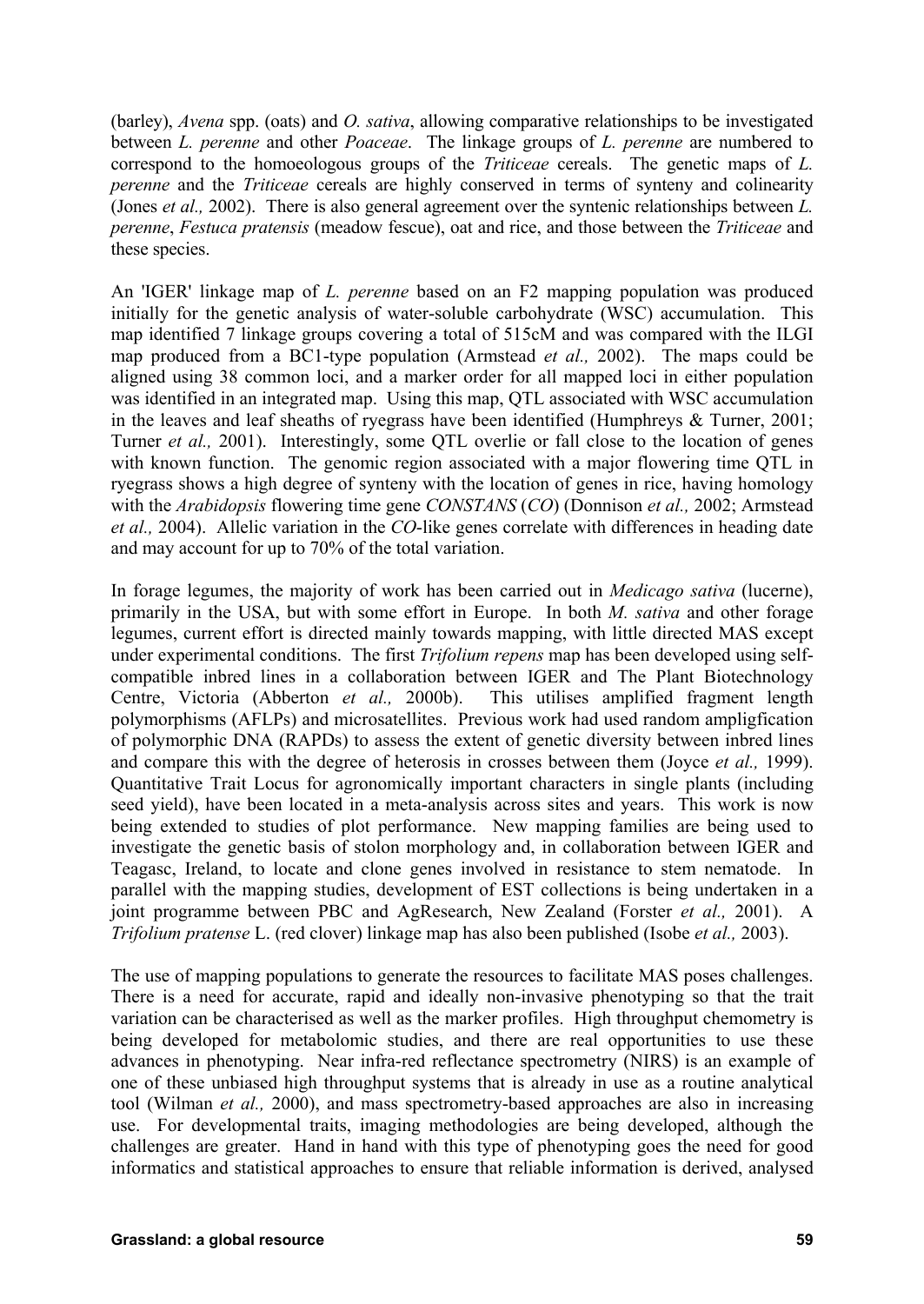and accurately collated with DNA-based information from the same plants. There is also a growing need for robust process models for land use systems that will allow breeders to estimate the likely significance of potential improvements. Such models, for example of N flows in grassland, do exist, and some of them are scale dependent (Bhogal *et al.,* 2001), but they have rarely been used to identify and validate breeding targets.

#### *Introgression*

Introgression has been used as a breeding tool for many years, but the development and employment of molecular markers improves both speed and precision. At IGER, the main targets for introgression have been the introduction of biotic and abiotic stress tolerance from *Festuca* spp. into *Lolium multiflorum* or *L. perenne* (Humphreys *et al.,* 1998, 2003)*.*  Introgression into *L. perenne* is necessary following the initial generation of the hybrids in order to ensure that the high nutritive quality of *L. perenne* spp. is retained together with the improved stress tolerance derived from *Festuca*. A number of mapping families have been produced to facilitate marker-assisted introgression. Having identified plants that express introgressed *Festuca*-derived traits, they can also be analysed using *in situ* hybridisation. The close relationship between *L. perenne* and *F pratensis* has allowed work on introgression mapping and alignment of the genetic map with a physical map (Armstead *et al.,* 2001; King *et al.,* 2001). Genomic in situ DNA hybridisation can be used to determine the location of alien *Festuca* genes, and genetic markers ascribed to the targeted sequence (Humphreys *et al.,* 1998). *L. perenne* lines carrying different *Festuca* genes that convey a range of adaptations to abiotic stresses are currently being developed alongside 'breeder's toolkits' to aid their commercial exploitation.

Introgression studies have also been carried out on a range of forage legumes, with effort concentrated on *M. sativa* and *T. repens*. Some of these studies are beginning to employ marker-assisted introgression using both molecular and cytological markers. Interspecific hybrids have been produced between *T. pratense* and some of its relatives, but with little impact to date. Significant programmes on *T repens* are in place at IGER (using molecular markers) and Ag Research New Zealand (using cytological markers). Both groups have focused on two introgressions, with *T. nigrescens* and with *T. ambiguum. T. nigrescens* is an annual diploid species that is sexually compatible with *T repens,* and is believed to be one of its ancestral genomes. In associated research, fluorescent *in situ* hybridisation of nucleolar organiser regions has been used to explore relationships between *T. repens* and related species including *T. nigrescens* (Ansari *et al.,* 1999). Bulked segregant AFLP approaches (BSA-AFLP) have been used to identify markers for high seed yield potential in second and third generation backcross hybrids, with *T. repens* as the recurrent parent (Abberton *et al.,* 2000a). Hybrids between *T. repens* and the rhizomatous very persistent *T. ambiguum* (Caucasian clover) require ovule culture or embryo rescue, which adds complexity. However, backcross hybrids show considerably enhanced drought tolerance in relation to the *T. repens* parent, together with somewhat reduced protein content, giving the potential to reduce nitrogenous pollution in livestock feeding.

## *Genetic manipulation*

Genetic manipulation (GM) may be an alternative to conventional breeding or an additional element in the programme, and can aid breeding by accessing or creating novel sources of specific plant variation. Genetic manipulation also provides tools to understand basic plant biology and help to identify genes controlling the physiological and biochemical processes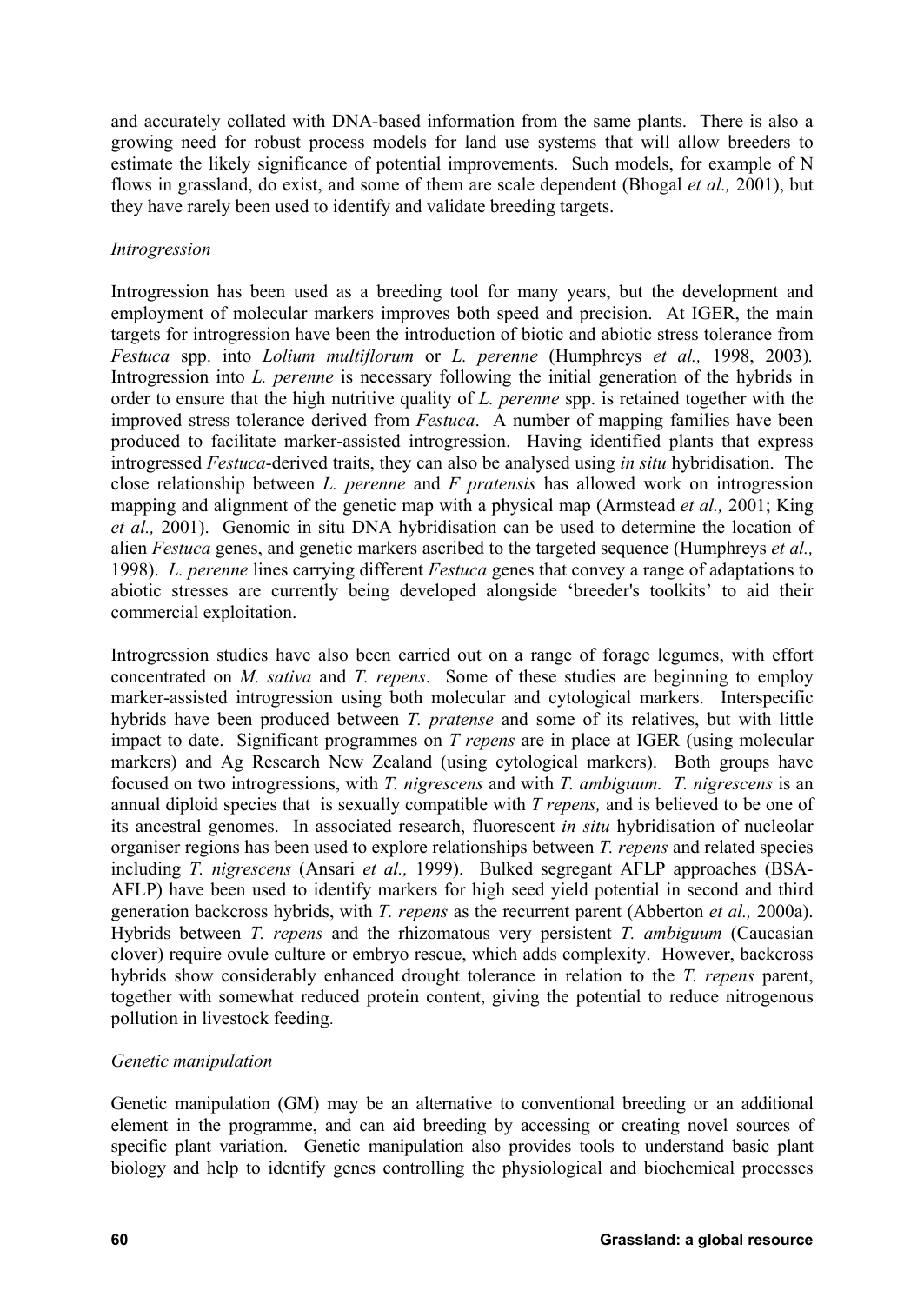underlying traits of agronomic importance. Transformation systems are now well established for all major forage grasses and legumes. Precision genetic manipulation requires accurate targeting of transgene expression, either to different cell types or to specific intercellular compartments. Some progress has been made using cell specific promoters in grasses and legumes (but many more cell specific promoters are needed), and for compartment targeting using 5' and 3' signal sequences in grasses associated with specific wall degrading enzymes (Morris & Langdon, 2001). Plastid transformation gives higher expression of prokaryotic genes, and may facilitate 'containment' of transgenes within the transformed plants. However, there are marked species-dependent differences in the level of paternal inheritance of plastid DNA. In addition, there are considerable regulatory challenges to be met before GM grasses and legumes are approved for widespread cultivation in areas where compatible wild relatives abound. Currently GM is used predominantly in forage breeding for 'proof of principle' studies, where transgenic material up or down-regulated in an individual gene product, provides a clear approach to establishing gene function in a way that natural variation rarely permits.

#### *Genetic resources*

In all cases, variation for traits of interest is being incorporated into potential new varieties. Capturing, curating and maintaining genetic resources that allow access to such variation is central to breeding programmes worldwide. In the case of forages, most of this will be in direct relatives of the agricultural species. Approaches to defining core collections on the basis of allele variation rather than phenotype variation will simplify curation (van Hintum *et al*., 2001), and the use of molecular markers will speed the process of screening collections for favourable alleles. However, the commitment to collection, characterisation and maintenance of genetic resources is considerable and funding is not easy to obtain. There is a real need to ensure, preferably on an international scale, that funding for this activity is maintained, but also that every opportunity to streamline the process and minimise costs without losing vital material is considered.

## **Current targets for precision breeding in forages**

It has long been known that there are big differences between species in both the suitability of forages for animal production and in their capacity to grow and survive in particular areas. Traditionally, improvement programmes have concentrated on those species that are suited to the locale and that deliver the best return in terms of animal products. Within that, agronomic characters such as yield, flowering date, persistency and compatibility have been priority targets, with less emphasis on improving intake, digestibility, resource use efficiency and endproduct quality. There are sound reasons for this approach. Primary agronomic characters can be measured easily, are important in grassland management and show tight genetic control. However, the application of the technological approaches outlined previously allows more complex traits to be manipulated and there is increasing evidence of the relevance of such an approach.

One of the best examples of precision breeding for quality traits in grasses is the ability to manipulate the efficiency of rumen function through altering WSC content. Elevated soluble sugars in grazed herbage provide an accessible carbon source in the early stages of colonisation of fresh feed by rumen microorganisms (Miller *et al.,* 2001; Lee *et al.,* 2003), thus reducing the breakdown of peptides and deamination of amino acids. Table 2 indicates the benefits that accrue in terms of conversion efficiency and reduced environmental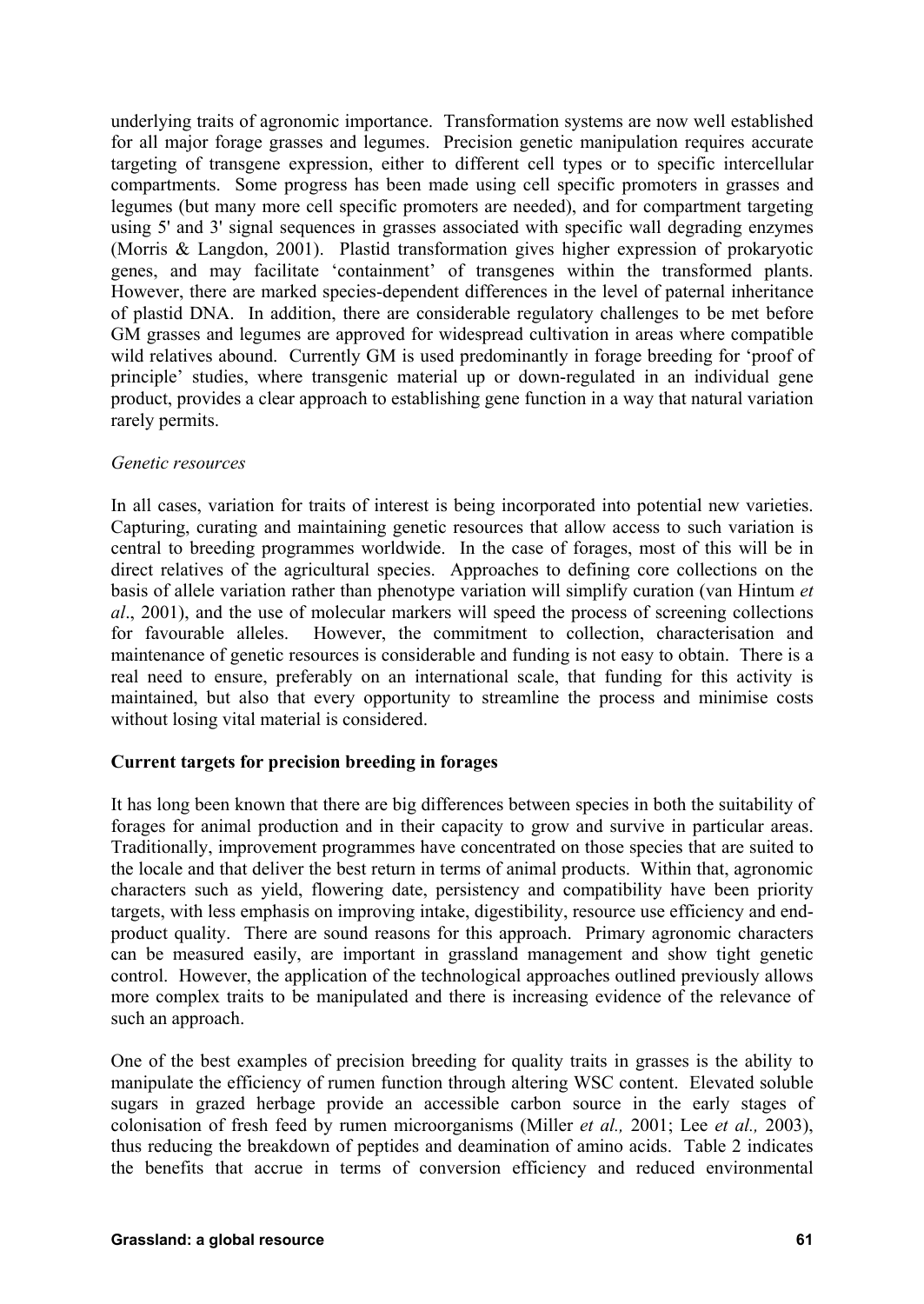deposition of N. Quantitative Trait Locus analysis has indicated a number of regions of the *L. perenne* genome involved in WSC accumulation. Currently MAS is being used to identify new genotypes with the high sugar trait (Humphreys *et al.,* 2003).

**Table 2** Effects of water-soluble sugar content (WSC) of grass on nitrogen partitioning into milk and urine (after Miller *et al.,* 2001)

|                                        | WSC $(\% )$  | CP(%)       | N intake $(g/day)$ | N output $(g/day)$ |           |
|----------------------------------------|--------------|-------------|--------------------|--------------------|-----------|
|                                        |              |             |                    | Milk               | Urine     |
| High sugar ryegrass<br>Normal ryegrass | 20.1<br>12.9 | 9.2<br>10.6 | 268<br>278         | 82<br>69           | 71<br>100 |

This approach is being applied to a number of quality and efficiency traits that are known to be important in grasses and legumes - including nitrogen and phosphorous use efficiency, mineral composition, and developmental and morphological traits that improve compatibility. In principle, if defined mapping populations exhibiting variation in an important trait can be established, then QTL analysis and MAS can be used, with a concomitant gain in speed and simplicity of selection. Even very complex derivative traits like palatability and grazing preference are susceptible to this approach, although these would require a considerable experimental investment to derive the original mapping populations.

Marker-assisted introgression is also being used to manipulate important traits. Using a range of *Lolium-Festuca* introgressions, variation in drought, heat and cold tolerance, resistance to crown rust and improved protein stability during digestion has been incorporated into a *L. perenne* background and is being assessed. Additionally the stay-green character, which has considerable relevance to turf grasses, has been transferred into *Lolium* and used to generate commercial varieties. Hybrids between *T. repens* and *T. ambiguum* have been used at IGER to produce drought resistant material with both stolons and rhizomes (Abberton *et al.,* 2000a) and in New Zealand primarily for virus resistance (Woodfield & Brummer, 2001). Molecular markers have been used to select for the rhizomatous habit in plants of backcross families (Abberton *et al.,* 2000b) and this material is currently being assessed for cold tolerance at several sites in Northern Europe.

There is increasing interest in improving grass-clover compatibility for mixed swards, and compatibility is now starting to be considered as much from the nutritional point of view as agronomic. The development of marker-based approaches will make this more feasible. It is known, for example that root structures are important determinants of compatibility (Collins *et al.,* 2003), and these are very difficult to select for without good markers. In the future, greater knowledge of rhizosphere processes, including N transfer from clover to grass is also likely to be a key area, particularly since compatability issues are likely to be affected by climate change.

## **Other targets**

There are other compositional traits that are known to affect the quality of livestock products. These include lipid composition; particularly the high levels in forages of polyunsaturated fatty acids and the omega-3 fatty acids, which have positive health benefits and also promote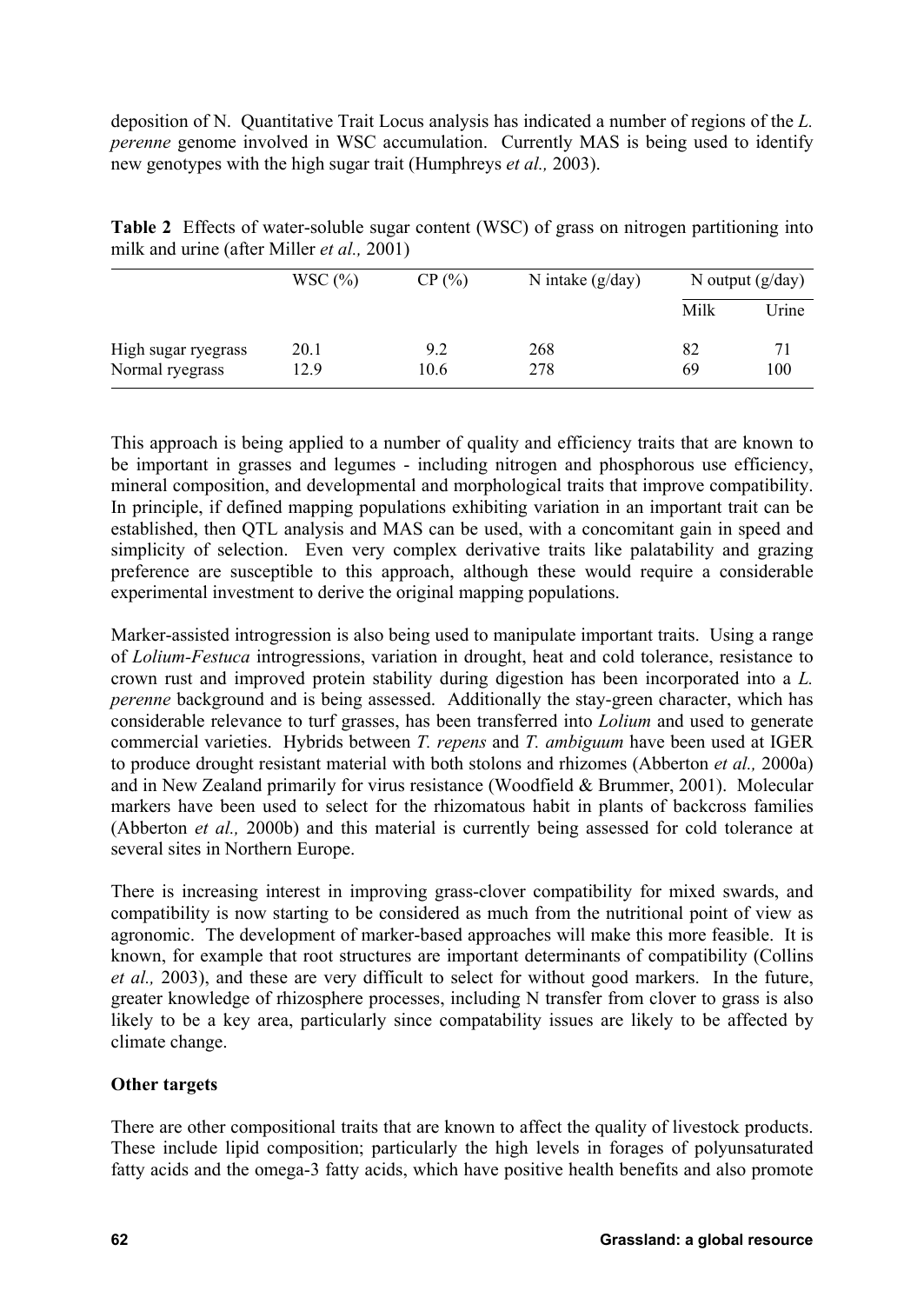the colour and keeping quality of beef (Wood *et al.,* 2003; Scollan *et al.,* 2005). There are also other approaches to reducing proteolysis within the rumen. Plant-mediated proteolysis is demonstrable in the rumen (Kingston-Smith *et al.,* 2003), opening up the possibility of producing forages with reduced protease contents. There is also evidence that protein protection mediated by polyphenol oxidase is under genetic control (Evans *et al*., 2002).

Development in *T. repens* of near-isogenic lines (NILS) has allowed study of the expression of recessive genes. For example, one of the lines is deficient in N fixation, permitting the protein content of clover to be manipulated via contrasting levels of fertilizer application. This has been used as 'proof of principle' that the lower protein content of legumes during ensiling can result in silage with similar retained protein content, but with significantly lower environmental losses. This is now a target for current precision breeding approaches. The NILS have functioned as a 'GM analogue' in terms of trait identification and characterisation. The availability within the NILS of 'control' lines that are very closely related to the nonfixing lines has been of great value (Abberton *et al*., 1998).

There is also physiological evidence for a genetic component affecting tolerance of heavy metals, opening up opportunities for developing grass varieties suitable for managing degraded land. However, the level of investment in basic and strategic science that is required to underpin variety development makes exploitation of the full range of possible targets somewhat unlikely. Reform of the European support system for agriculture will alter the ways in which farmers receive payment from the state, and this in turn is likely to affect their requirements for new forage varieties. However, it is not currently clear what sorts of agricultural systems will prevail and thus what the new targets will be. From an environmental standpoint, the benefits of rotational agriculture, spring cereal growing and hay-making are abundantly clear (Chamberlain *et al*., 2000). If agricultural support mechanisms end up promoting such practices, then this will stimulate the use of *T. pratense*, cereal/legume mixtures and grass varieties optimised for short-term leys, all of which are relatively minor components of current farming systems. Nevertheless, the generic technologies of genome analysis, marker development and gene identification will continue to influence forage breeding regardless of the specific breeding targets.

## **Opportunities, challenges and constraints**

Within grassland agriculture in developed countries, managing the balance between the natural and the farmed environment is likely to assume increased importance over the next 10-15 years. There are contrasting pressures, with an increased demand for animal products on one hand and evidence of the need for reduction of the impacts of agricultural systems on the other. The Environment Agency in the UK has identified pollution from agriculture as a major issue, with farming being responsible for 27% of major pollution incidents (Anon, 2002). Grassland farming contributes to pollution via losses of nitrate and phosphate into ground water, ammonia and methane into the atmosphere, and by the direct effect of slurry and silage effluent leaking into watercourses. Intensive livestock agriculture involving silage production also has a negative impact on biodiversity, with the declining presence of seedeating birds in grasslands being significantly correlated with the move away from hay production in the 1960s and 70s (Vickery *et al*., 2001). Against this must be set the vital role of the grazing animal in preserving key habitats. Unimproved semi-natural pasture requires careful grazing if species diversity and habitat are to be maintained. Such management requires a viable livestock agriculture to achieve this objective, together with a support system that provides incentives for farmers to deliver environmental goods. To achieve this more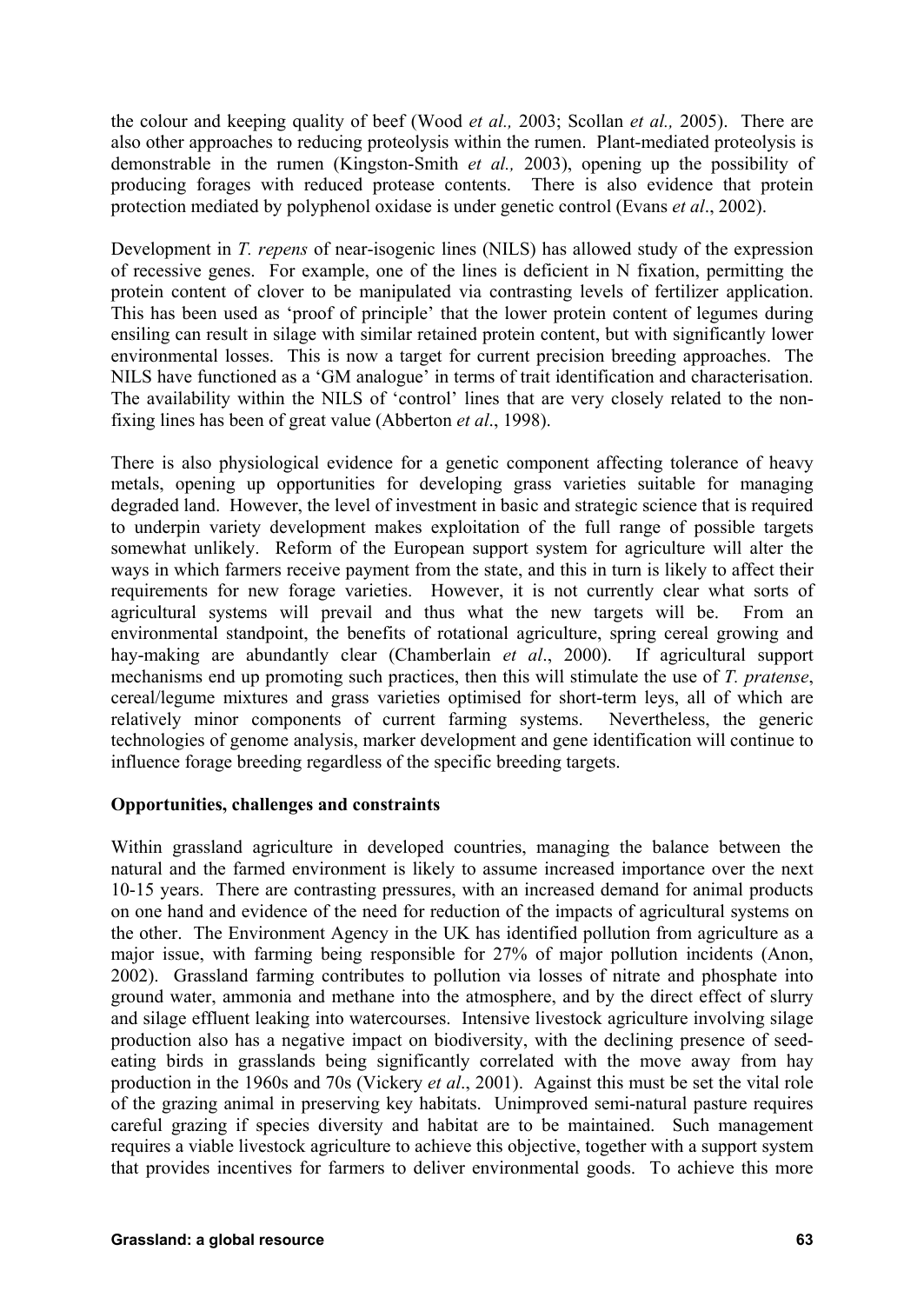broadly based set of objectives, will require a much closer linkage between forage breeding and the development of novel management systems.

It is already known that modelling the processes of nitrogen movement within grassland can identify the optimal times for nitrogen application, leading to significant reductions in both fertiliser application and nitrate leaching without a concomitant reduction in forage yield or animal production (Laws *et al*., 2000). Linking approaches like this to the genetic improvement of nutrient use efficiency offers further potential gains at the system level. The beneficial effect that *T. repens* has on soil quality in heavy and compacted soils is also a target for genetic improvement, but must be pursued in concert with management systems that are directed towards preserving the improvement attributable to *T. repens*. Current and proposed environmental legislation provides a strong impetus for integrated research of this kind within the EU, and there are welcome signs that research funders are recognising the value of this approach. Increasingly, breeding advances will have to be delineated at the system level, which has consequences for variety assessment. A further approach to improving nitrogen use efficiency at the sward level by increasing protein protection in the rumen involves the presence in a mixed sward of a tannin- containing species such as *Lotus corniculatus* (birdsfoot trefoil). Utilisation of this species can also result in a reduction of the parasite burden in sheep (Marley *et al*., 2003) although it is not clear whether this effect is mediated through stimulation of the immune response or via a direct effect of tannins.

The Curry Report into UK agriculture argued that the removal of direct production subsidies will broaden the base of UK land use, and it will be important to ensure that these changes feed through into flexible forage improvement programmes. For niche producers, where high on-farm value and product quality are paramount, pasture quality becomes of comparable importance in terms of maximising the contribution of a cheap, traceable and 'natural' component of the diet. As well as the direct quality traits indicated above, more complex traits that promote the stability of production over time, particularly in mixed swards, will become important. Again, the challenge here is to define the trait under realistic conditions involving animals, and then to use DNA markers to access and utilise the available genetic variation. A more multifunctional land use base might also generate novel opportunities for forage species. Already sports turf accounts for 30% of UK grass seed sales and the IGER amenity breeding programme has focussed on 'non-agricultural' traits such as prostrate habit and wear-resistance (Thorogood, 2003).

There are other opportunities in the development of alternative fibre and biomass crops (J. Valentine, *pers. comm*.). Work is also in progress to assess the available genetic variation in grasses for environmental targets such as C-sequestration in the soil, support for soil biodiversity, bioremediation and flood mitigation (J. Macduff, *pers. comm*.). Candidate traits for C-sequestration include shoot and root turnover rates, rooting depth, lignification and tissue density. Candidate traits impacting on soil microbial biodiversity at the single plant level include C and N root exudation and rhizosphere acidification, as well as those relevant to C-sequestration. Bioremediation targets include (i) heavy metal (Zn, Pb, Fe) uptake/tolerance; (ii) absorption of atmospheric NOx; and (iii) buffer zone efficacy with respect to capture of soil nitrate. Flood mitigation involves work on aspects of rooting and canopy architecture that confer increased infiltration rates into the soil profile as well as those conferring increased transpiration rates, such as leaf water conductance, and at a field scale canopy conductance. These novel traits will need to be allied to specified and detailed management systems to deliver benefits.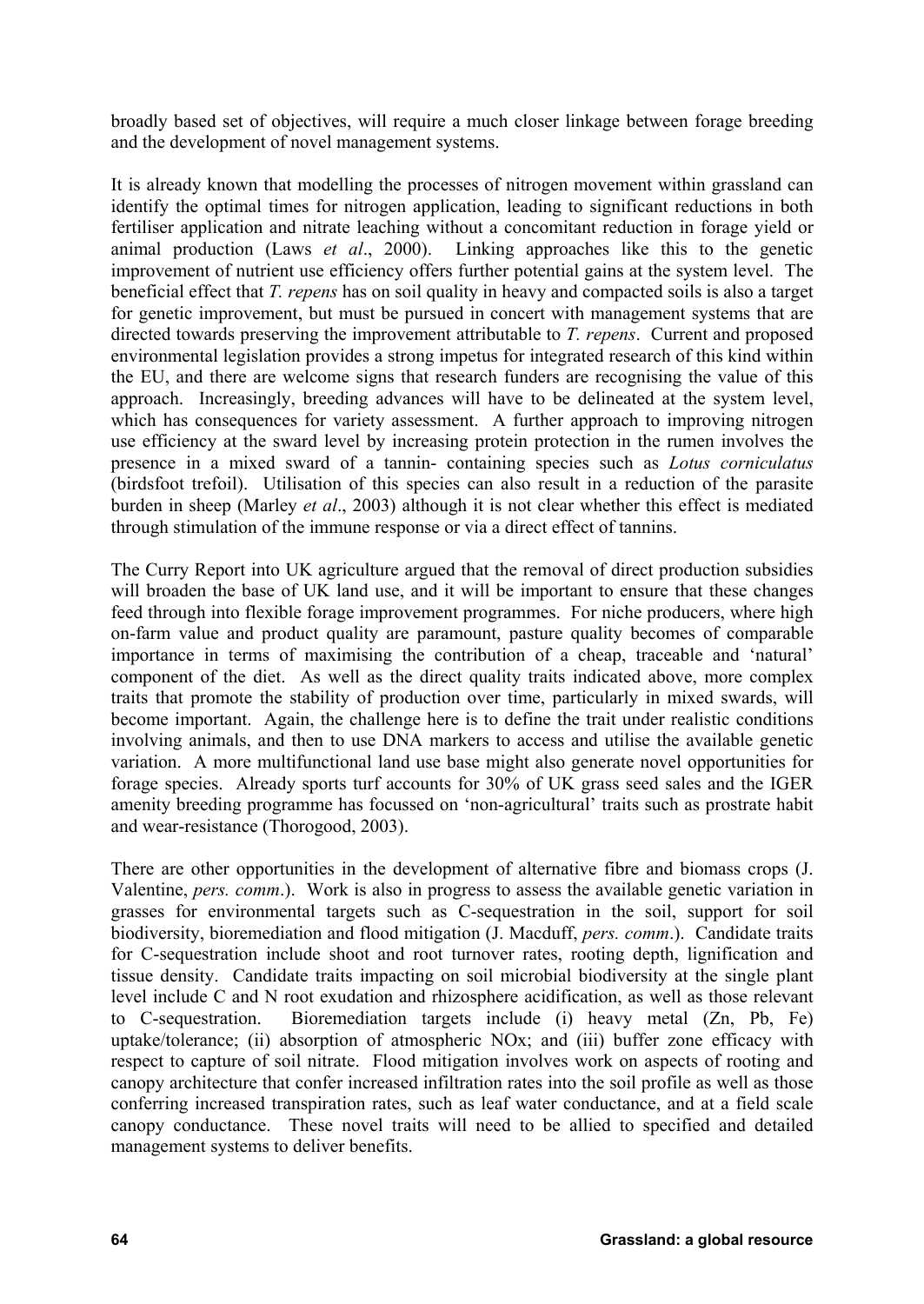The challenge involved in getting broader targets incorporated into forage improvement programmes is principally one of cost. It is estimated that the annual wholesale value of forage seed sold to agriculture in the UK is approximately £8M (Caligari, 2002). In contrast, grassland supports approximately 40% of agricultural output, which is estimated to be worth approximately £5billion. Thus the genetic improvement of grassland species has broad social benefits because of its wider impact on agriculture. However the market is capable of supporting only a relatively small research base and needs to ensure a supply of new varieties for existing uses before being able to invest speculatively. For basic and enabling research, collaboration between researchers is recognised as essential, and has led to a number of the advances described above. The technologies involved in basic crop research are likely to become increasingly generic, in turn offering better opportunities for co-ordination. Unfortunately, the need to protect intellectual property and the differing sectoral requirements of different regions mean that downstream improvement programmes remain quite fragmented. This severely restricts the level of effort available to create new niches for forage varieties.

As the targets for forage breeding broaden, and as the need to carry out system studies involving animals increases, the validity of the current variety evaluation systems used for registration become increasingly questionable. Simple determination of the distinctiveness, uniformity and stability (DUS) of varieties remains straightforward and desirable, but the kind of performance measures needed to generate a recommended list add considerably to the costs of variety production. It can be argued that the use of cutting regimes to simulate grazing is not representative of a significant amount of livestock agriculture. The ideal would be to produce data that allowed users to assess the value of the variety within the production systems for which it is intended, and this would have the advantage of continuing to provide robust, experimentally obtained and consistent data. However, it is difficult to see how this ideal can be realised within the current cost structure of grassland farming. The industry may have to rely on data produced directly by breeders and users although it would be beneficial to have some independent monitoring of such information.

## **Conclusions**

The precision breeding and improvement of temperate forage varieties will continue, powered by developments in marker-assisted selection, genome mapping and introgression. Genetic manipulation remains a potentially useful approach to accessing novel genetic variability, but there are operational and public perception issues that need to be resolved first. Changes in temperate agriculture will emphasise a systems approach to both breeding and the development of precision management. There are new opportunities for forages outside the farming sector, but it is not clear whether enabling research in this area would attract enough support to create new markets. Maintenance of current programmes will increasingly come to rely on co-operative approaches to the generation of basic knowledge and to the development of new breeding technologies.

#### **Acknowledgements**

Financial support for the IGER forage improvement programme is received from The Biotechnology and Biological Sciences Research Council, The Department for Environment, Food and Rural Affairs, and Germinal Holdings Limited.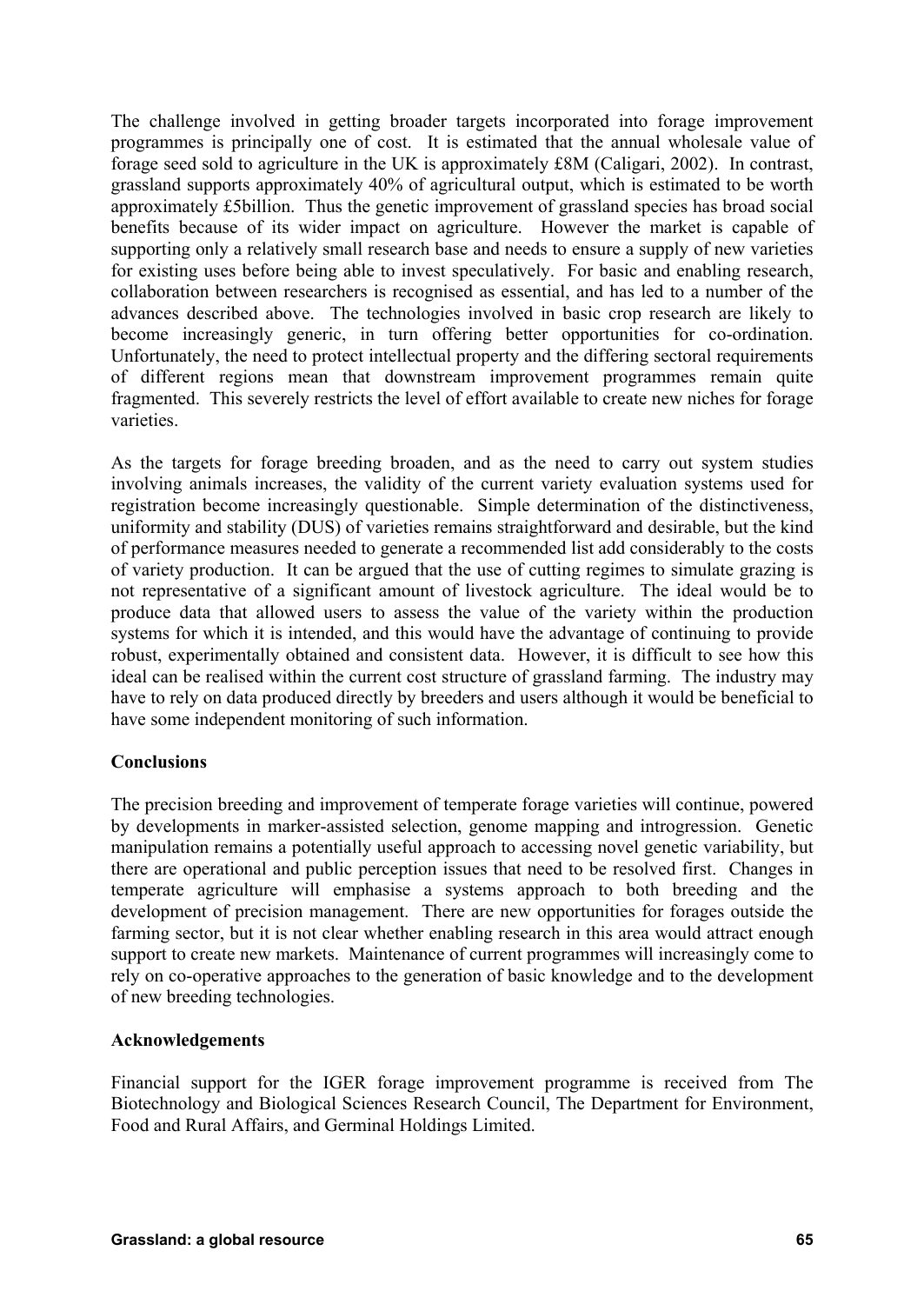#### **References**

- Abberton, M.T., T.P.T. Michaelson-Yeates & J.H. Macduff (1998). Characterization of novel inbred lines of white clover *(Trifolium repens L.)* in flowing solution culture. I. Dynamics of plant growth and nodule development in flowing solution culture. E*uphytica,* 103, 35-43.
- Abberton, M.T., A.H. Marshall, T.P.T. Michaelson-Yeates, T.A. Williams, W. Thornley, W. Prewer, C. White & I. Rhodes (2000a). An integrated approach to introgression breeding for stress tolerance in white clover. In: G. Parente & J. Frame (eds.) Crop development for the cool and wet regions of europe: achievements and future Prospects. *Proceedings of the Final COST Action 814 Conference*, Pordenone, Italy, May 10-13 (EUR 19683) Office for Official Publications of the European Communities. 311-314.
- Abberton, M.T., T.P.T. Michaelson-Yeates & I.A.H. Marshal (2000b). Molecular marker analysis in white clover. In: N.A. Provorov, I.A. Tichonovich & F. Veronesi (eds.) New approaches and techniques in breeding sustainable fodder crops and amenity grasses. All-Russia Institute for Agricultural Microbiology, St Petersburg, 192-195.
- Anonymous (2002). Agriculture and natural resources: benefits, costs and potential solutions. The Environment Agency, U.K. 100pp.
- Ansari, H., N.W. Ellison, S.M. Reader, E.D. Badaeva, B. Friebes, T.E. Miller & W.M. Williams (1999). Molecular cytogenetic organisation of 5S and 18S-26S rDNA loci in white clover (*Trifolium repens* L.) and related species. *Annals of Botany,* 83, 199-206.
- Armstead, I.P., A. Bollard, W.G. Morgan, J.A. Harper, I.P. King & R.N. Jones, (2001). Genetic and physical analysis of a single *Festuca pratensis* chromosome segment substitution in *Lolium perenne. Chromosoma,* 110, 52-57.
- Armstead, I.P., L.B. Turner, I.P. King, A.J. Cairns & M.O. Humphreys (2002). Comparison and integration of genetic maps generated from F2 and BC1-type mapping populations in perennial ryegrass (*Lolium perenne* L.). *Plant Breeding,* 121, 501-507.
- Armstead, I.P., L.B. Turner, M. Farrell, L. Skot, P. Gomez, T. Montoya, I.S. Donnison, I.P. King & M.O. Humphreys (2004). Synteny between a major heading-date QTL in perennial ryegrass (*Lolium perenne* L.) and the Hd3 heading-date locus in rice. *Theoretical and Applied Genetics,* 108, 822-828.
- Bhogal, A., M.A. Shepherd, D.J. Hatch, L. Brown & S.C. Jarvis (2001). Evaluation of two N cycle models for the prediction of N mineralization from grassland soils in the UK. *Soil Use and Management*, 17, 163-172.
- Caligari, P.D.S. (2002). The Role of future public research investment in the genetic improvement of UK grown crops. Report to the Department for Environment, Food & Rural Affairs by BioHybrids International Ltd. and ADAS Consulting Ltd. 222pp.
- Casler, M.D. (2001). Breeding forage crops for increased nutritional value*. Advances in Agronomy,* 71, 51-107.
- Chamberlain, D.E., R.J. Fuller, R.J.H. Bunce, J.C. Duckworth & M. Shrubb (2000). Changes in the abundance of farmland birds in relation to the timing of agricultural intensification in England and Wales. *Journal of Applied Ecology,* 37, 771-788.
- Collins, R.P., M. Fothergill, J.H. Macduff & S. Puzio (2003). Morphological compatibility of white clover and perennial ryegrass cultivars grown under two nitrate levels in flowing solution culture. *Annals of Botany,* 92, 247-258.
- Donnison, I.S., P. Cisneros, T. Montoya, I.P. Armstead, B.J. Thomas, A.M. Thomas, R.N. Jones & P. Morris (2002). The floral transition in model and forage grasses. *Flowering Newsletter,* 32, 42-48.
- Evans, M., S. Thoma, M. Sullivan & R. Hatfield (2002). Isolation and characterisation of polyphenol oxidase genes from alfalfa. *Annual Meeting of the American Society of Plant Biology*, August 2003, Denver, USA, p161.
- Forster, J.W., E.S. Jones, R. Kolliker, M.C. Drayton, J.L. Dumsday, M.P. Dupal, K.M. Guthridge, N.L. Mahoney, E. van Zijl deJong & K.F. Smith (2001). Development and implementation of molecular markers for forage crop improvements. In: G. Spangenberg (ed.) Molecular breeding of forage crops. Kluwer Academic Publishers, Dordrecht, 101-134.
- Forster, J.W., E.S. Jones, J. Batley & K.F. Smith (2004). Molecular marker-based genetic analysis of pasture and turf grasses. Developments in plant breeding. In: A. Hopkins, Z-Y Wang, R. Mian, M. Sledge & R.E. Barker (eds.) Molecular breeding of forage and turf. *Proceedings 3rd International Symposium on Molecular Breeding of Forage and Turf*, Kluwer Academic Publishers, Dordrecht, 197-238
- Henry, R.J. (2001). Plant genotyping the DNA fingerprinting of plants. CABI Publishing, Wallingford, UK, 325pp.
- van Hintum, Th.J.L., N.R. Sackville-Hamilton, J.M.M. Engels & R. van Treuren (2001). Accession management strategies: splitting and lumping. In: J.M.M. Engels, V.R. Rao, A.H.D. Brown & M.T. Jackson (eds.) Managing plant genetic resources, CABI Publishing, Wallingford, UK, 113-120,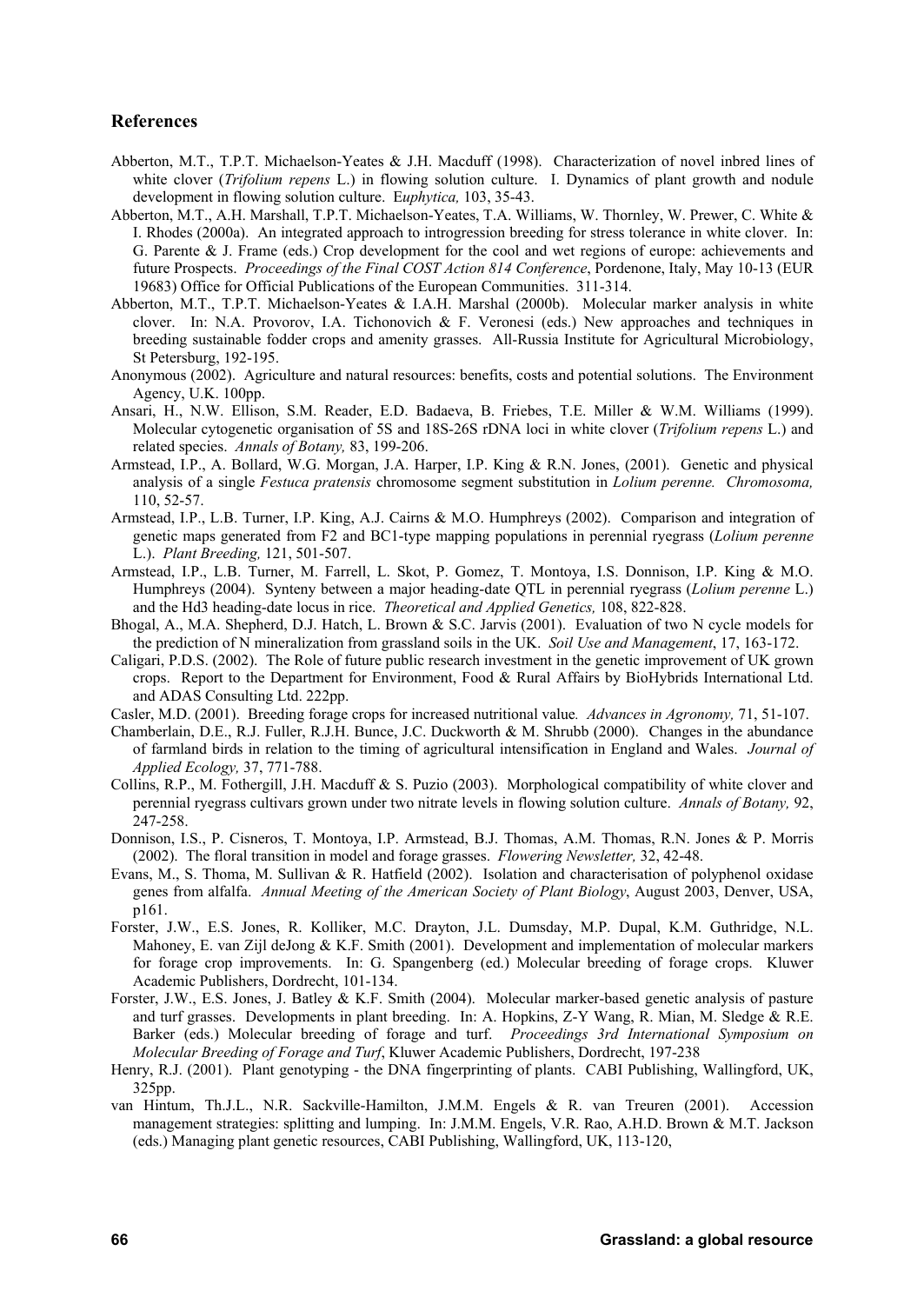- Humphreys, M.O. (1999). The contribution of conventional plant breeding to forage crop improvement. In: J.G. Buchanan-Smith, L.D. Bailey & P. McCaughey (eds.) *Proceedings of the XVIII International Grassland Congress*, 1997, Vol 3, pp71- 78. Canadian Forage Council, Canadian Society of Agronomy, Canadian Society of Animal Science.
- Humphreys, M.O. & L.B. Turner (2001). Molecular markers for improving nutritive value in perennial ryegrass plant Breeding: sustaining the future. *Abstracts 16th Eucarpia Congress*, Edinburgh, 10-14 September 2001 (Abstract P1.17, p8).
- Humphreys, M.O., L.B. Turner, L. Skot, M.W. Humphreys, I.P. King, I. Armstead & P.W. Wilkins (2003). The use of genetic markers in grass breeding. *Czech Journal of Genetics and Plant Breeding,* 39, 112-119.
- Humphreys, M.W., I. Pašakinskienė, A.R. James & H. Thomas (1998). Physically mapping quantitative traits for stress-resistance in the forage grasses. *Journal of Experimental Botany.* 49, 1611-1618.
- Humphreys, M.W. (2003). The exploitation of chromosome recombination between *Lolium* and *Festuca* to assemble, locate, and identify gene combinations that may underpin future sustainable grassland production. In: Z. Zwierzykowski, M. Surma & P Kachlicki (eds.) *Proceedings PAGEN International Workshop, application of novel cytogenetic and molecular techniques in genetics and breeding of the grasses*, 21-33.
- Isobe, S., I. Klimenko, S. Ivashuta, M. Gau & N.N. Kozlov (2003). First RFLP linkage map of red clover (*Trifolium pratense* L.) based on cDNA probes and its transferability to other red clover germplasm. *Theoretical and Applied Genetics,* 108, 105-112.
- Joyce, T.A., M.T. Abberton, T.P.T. Michaelson-Yeates, & W.J. Forster (1999). Relationships between genetic distance measured by RAPD-PCR and heterosis in inbred lines of white clover (*Trifolium repens*). *Euphytica,* 107, 159-165.
- Jones, E.S., M.L. Mahoney, M.D. Hayward, I.P. Armstead, J.G. Jones, M.O. Humphreys, I.P. King, T. Kishida, T. Yamada, F. Balfourier, G. Charmet & J.W. Forster (2002). An enhanced molecular marker-based genetic map of perennial ryegrass (*Lolium perenne* L.) reveals comparative relationships with other *Poaceae* genomes. *Genome,* 45, 282-295.
- King, I., H.M. Thomas, I.P. Armstead, L.A. Roberts, W.G. Morgan & M. Kearsey (2001). Introgression mapping elucidates the relationship between chiasma frequency and genetic distance and how genetic distance relates to physical distance. *Journal of Experimental Botany,* 52 (Supplement), C2.13.
- Kingston-Smith, A.H., A.L. Bollard, I.P. Armstead & M.K. Theodorou (2003). Proteolysis and cell death in clover leaves is induced by grazing. *Protoplasma,* 220, 119-129.
- Laws, J.A., B.F. Pain, S.C. Jarvis & D. Scholefield (2000). Comparison of grassland management systems for beef cattle using self-contained farmlets: effects of contrasting nitrogen inputs and management strategies on nitrogen budgets, and herbage and animal production. *Agriculture, Ecosystems and Environment*, 80, 243-254.
- Lee, M.R.F., R.J. Merry, D.R. Davies, J.M. Moorby, M.O. Humphreys, M.K. Theodorou & N.D. Scollan (2003). Effect of increasing availability of water-soluble carbohydrates on *in vitro* rumen fermentation. *Animal Feed Science and Technology*, 104, 59-70.
- Marley, C.L., R. Cook, J. Barrett, R. Keatinge, N.H. Lampkin & S.D. McBride (2003). The effect of dietary forage on the development and survival of helminth parasites in ovine faeces. *Veterinary Parasitology,* 118, 93-107.
- Miller, L.A., J.M. Moorby, D.R. Davies, M.O. Humphreys, N.D. Scollan, J.C. Macrae & M.K. Theodorou (2001). Increased concentration of water-soluble carbohydrate in perennial ryegrass (*Lolium perenne* L.). Milk production from late-lactation dairy cows. *Grass and Forage Science*, 56, 383-394.
- Morris, P., & T. Langdon (2001). Manipulation of the phenolic acid content and digestibility of forage grass cell walls by targeted expression of a ferulic acid esterase gene. *US Provisional Patent* # 249608.
- Scollan, N.D., R.J. Dewhurst, A. Moloney & J. Murphy (2005). Improving the quality of products from grassland. In: D.A. McGilloway (ed.) Grassland – a global resource. *Proceedings of the XX International Grassland Congress*, Dublin, Ireland, Wageningen Academic Publishers (in press).
- Thorogood, D. (2003). Perennial ryegrass. In: M.D. Casler & R.R. Duncan (eds.) Turfgrass biology, genetics and breeding. John Wiley & Sons Ltd., 75-105.
- Turner, L.B., M.O. Humphreys, A.J. Cairns & C.J. Pollock (2001). Comparison of growth and carbohydrate accumulation in seedlings of two varieties of *Lolium perenne*. *Journal of Plant Physiology,* 158, 891-897.
- Vickery, J.A., J.R.B. Tallowin, R.E. Feber, E.J. Asteraki, P.W. Atkinson, R.J. Fuller & V.K. Brown (2001). The management of lowland neutral grasslands in Britain: effects of agricultural practices on birds and their food resources. *Journal of Applied Ecology*, 38, 647-664.
- Wilman, D., M. Field, S.J. Lister & D. I. Givens (2000). The use of near infrared spectroscopy to investigate the composition of silages and the rate and extent of cell-wall degradation. *Animal Feed Science and Technology*, 88, 139-151.
- Wood, J.D., R.I. Richardson, G.R. Nute, A.V. Fisher, M.M. Campo, E. Kasapidou, P.R. Sheard & M. Enser (2003). Effects of fatty acids on meat quality: a review*. Meat Science*, 66, 21-32.